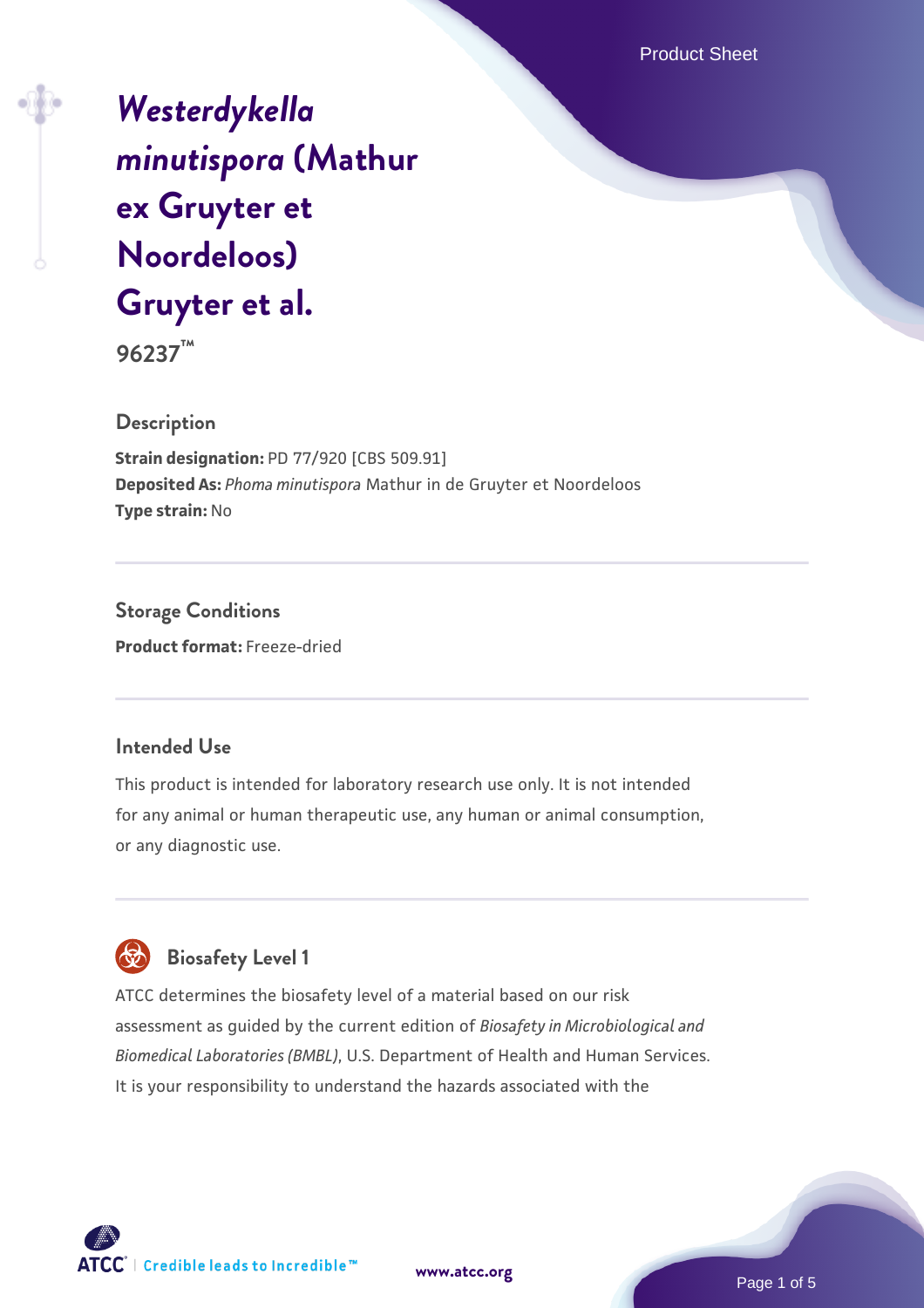# *[Westerdykella minutispora](https://www.atcc.org/products/96237)* [\(Mathur ex Gruyter et](https://www.atcc.org/products/96237) Product Sheet **[Noordeloos\) Gruyter et al.](https://www.atcc.org/products/96237)**

**96237**

material per your organization's policies and procedures as well as any other applicable regulations as enforced by your local or national agencies.

ATCC highly recommends that appropriate personal protective equipment is always used when handling vials. For cultures that require storage in liquid nitrogen, it is important to note that some vials may leak when submersed in liquid nitrogen and will slowly fill with liquid nitrogen. Upon thawing, the conversion of the liquid nitrogen back to its gas phase may result in the vial exploding or blowing off its cap with dangerous force creating flying debris. Unless necessary, ATCC recommends that these cultures be stored in the vapor phase of liquid nitrogen rather than submersed in liquid nitrogen.

## **Certificate of Analysis**

For batch-specific test results, refer to the applicable certificate of analysis that can be found at www.atcc.org.

## **Growth Conditions**

**Medium:**  [ATCC Medium 323: Malt agar medium](https://www.atcc.org/-/media/product-assets/documents/microbial-media-formulations/3/2/3/atcc-medium-323.pdf?rev=58d6457ee20149d7a1c844947569ef92) **Temperature:** 24°C **Incubation:** under black light

## **Material Citation**

If use of this material results in a scientific publication, please cite the material in the following manner: *Westerdykella minutispora* (Mathur ex

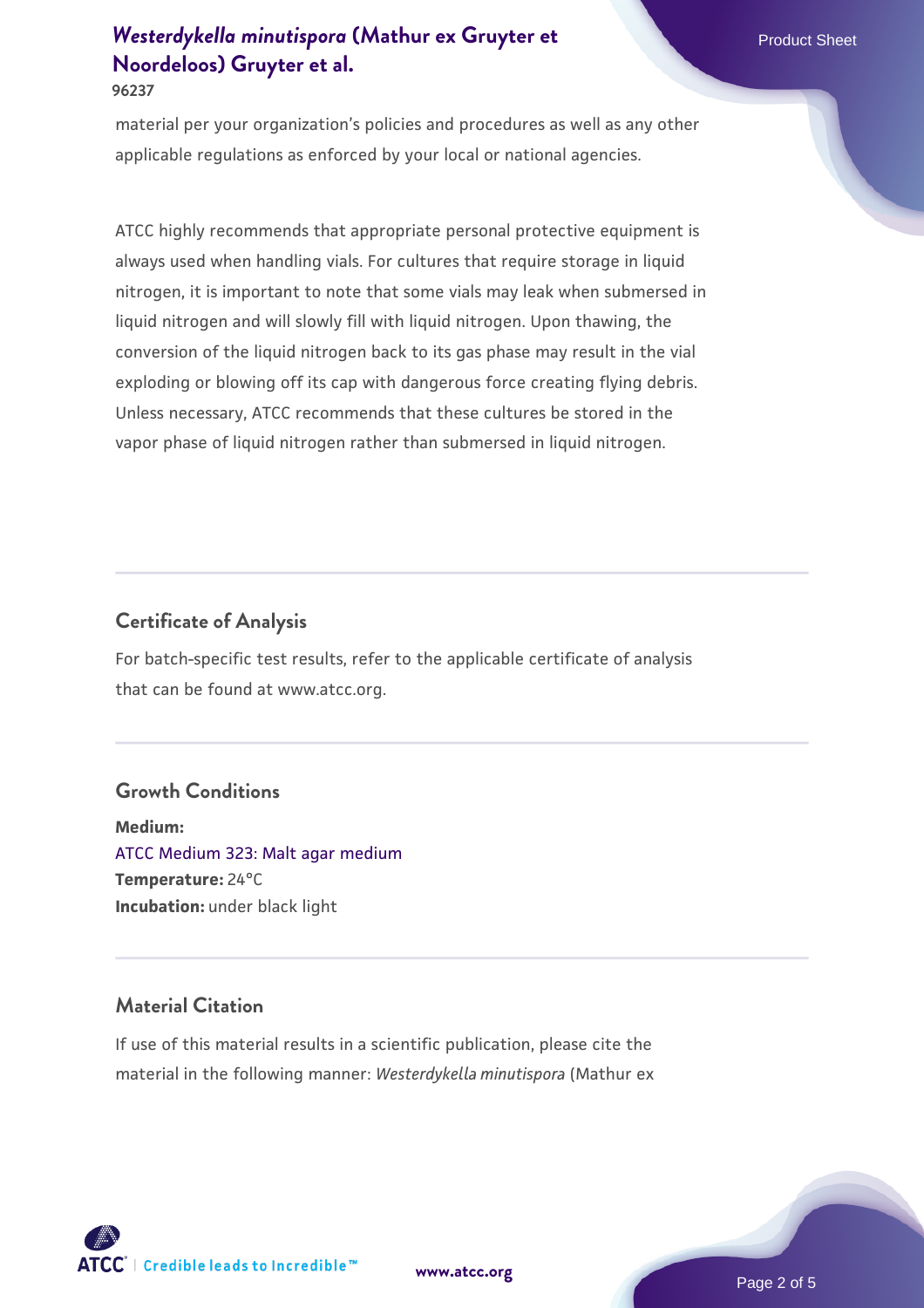## *[Westerdykella minutispora](https://www.atcc.org/products/96237)* [\(Mathur ex Gruyter et](https://www.atcc.org/products/96237) Product Sheet **[Noordeloos\) Gruyter et al.](https://www.atcc.org/products/96237)**

**96237**

Gruyter et Noordeloos) Gruyter et al. (ATCC 96237)

#### **References**

References and other information relating to this material are available at www.atcc.org.

## **Warranty**

The product is provided 'AS IS' and the viability of ATCC® products is warranted for 30 days from the date of shipment, provided that the customer has stored and handled the product according to the information included on the product information sheet, website, and Certificate of Analysis. For living cultures, ATCC lists the media formulation and reagents that have been found to be effective for the product. While other unspecified media and reagents may also produce satisfactory results, a change in the ATCC and/or depositor-recommended protocols may affect the recovery, growth, and/or function of the product. If an alternative medium formulation or reagent is used, the ATCC warranty for viability is no longer valid. Except as expressly set forth herein, no other warranties of any kind are provided, express or implied, including, but not limited to, any implied warranties of merchantability, fitness for a particular purpose, manufacture according to cGMP standards, typicality, safety, accuracy, and/or noninfringement.

## **Disclaimers**

This product is intended for laboratory research use only. It is not intended for any animal or human therapeutic use, any human or animal consumption, or any diagnostic use. Any proposed commercial use is prohibited without a license from ATCC.



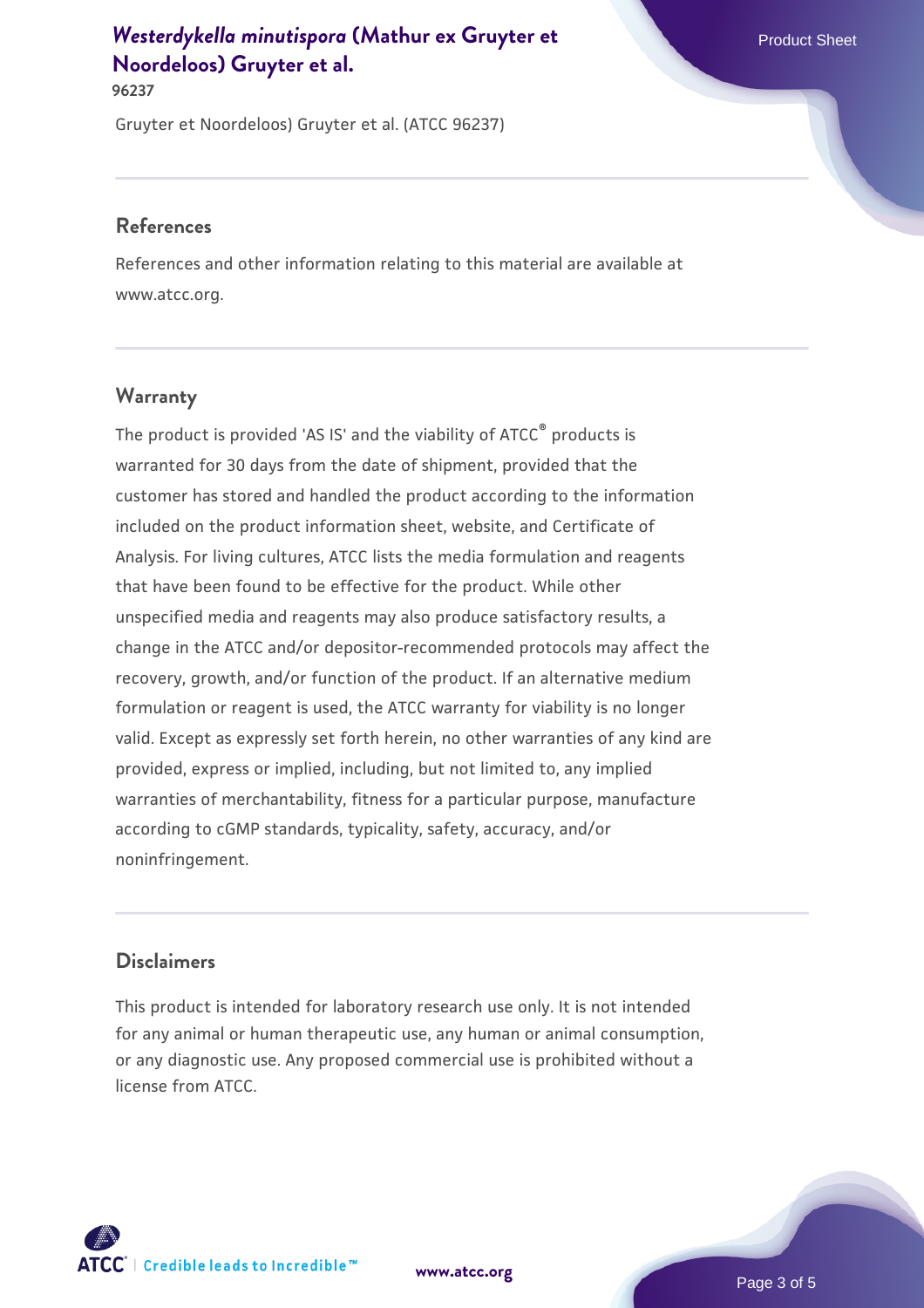**96237**

While ATCC uses reasonable efforts to include accurate and up-to-date information on this product sheet, ATCC makes no warranties or representations as to its accuracy. Citations from scientific literature and patents are provided for informational purposes only. ATCC does not warrant that such information has been confirmed to be accurate or complete and the customer bears the sole responsibility of confirming the accuracy and completeness of any such information.

This product is sent on the condition that the customer is responsible for and assumes all risk and responsibility in connection with the receipt, handling, storage, disposal, and use of the ATCC product including without limitation taking all appropriate safety and handling precautions to minimize health or environmental risk. As a condition of receiving the material, the customer agrees that any activity undertaken with the ATCC product and any progeny or modifications will be conducted in compliance with all applicable laws, regulations, and guidelines. This product is provided 'AS IS' with no representations or warranties whatsoever except as expressly set forth herein and in no event shall ATCC, its parents, subsidiaries, directors, officers, agents, employees, assigns, successors, and affiliates be liable for indirect, special, incidental, or consequential damages of any kind in connection with or arising out of the customer's use of the product. While reasonable effort is made to ensure authenticity and reliability of materials on deposit, ATCC is not liable for damages arising from the misidentification or misrepresentation of such materials.

Please see the material transfer agreement (MTA) for further details regarding the use of this product. The MTA is available at www.atcc.org.

## **Copyright and Trademark Information**

© ATCC 2021. All rights reserved. ATCC is a registered trademark of the American Type Culture Collection.

## **Revision**